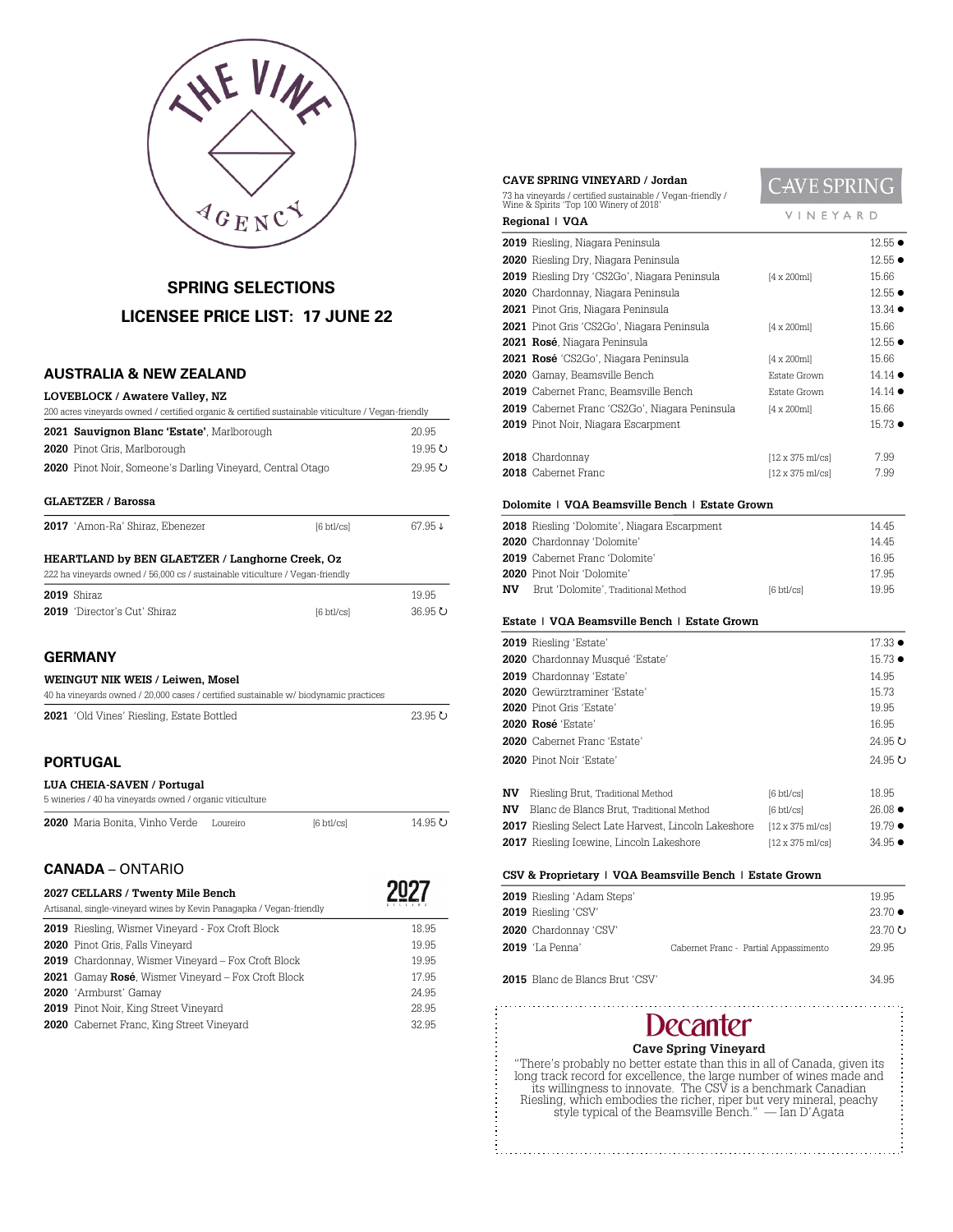# **CALIFORNIA, NEW YORK, OREGON & WASHINGTON**

### **CADE ESTATE / Howell Mountain, Napa**

| 54 acres vineyards owned / 15,000 cases / organic viticulture / LEED Gold Certified Winery                                                                                     |                      |                 |
|--------------------------------------------------------------------------------------------------------------------------------------------------------------------------------|----------------------|-----------------|
| <b>2018</b> Cabernet Sauvignon 'Estate'                                                                                                                                        | $[6 \text{ btl/cs}]$ |                 |
| CHEHALEM WINERY / Willamette Valley, Oregon<br>20,000 cases / sustainable viticulture                                                                                          |                      |                 |
| 2019 Chemistry Pinot Noir                                                                                                                                                      |                      | 23.95           |
| CLOS DU VAL / Stags Leap District, Napa                                                                                                                                        |                      |                 |
| 375 acres vineyards owned / 30,000 cases / in conversion to organic viticulture                                                                                                |                      |                 |
| 2018 Cabernet Sauvignon 'Estate' / Decanter 97                                                                                                                                 | $[6 \text{ btl/cs}]$ | 76.95           |
| CLOS LACHANCE / Santa Clara Valley                                                                                                                                             |                      |                 |
| 150 acres vineyards / 100,000 cases / certified sustainable winery & vineyards                                                                                                 |                      |                 |
| 2020 'Hayes Valley' Chardonnay, Central Coast                                                                                                                                  |                      | 19.95           |
| 2020 Chardonnay, Monterey                                                                                                                                                      |                      | 24.95           |
| 2020 'Hayes Valley' Cabernet Sauvignon, Central Coast                                                                                                                          |                      | 19.95           |
| 2020 Cabernet Sauvignon 'Estate'                                                                                                                                               |                      | 25.95           |
| <b>DEOVLET WINES / Santa Rita Hills</b>                                                                                                                                        |                      |                 |
| less than 2000 cases total production sourced from 3 vineyard sites                                                                                                            |                      |                 |
| <b>2019</b> Chardonnay, Sanford & Benedict Vineyard                                                                                                                            | $[6 \text{ btl/cs}]$ | 64.95           |
| DUTTON-GOLDFIELD / Green Valley of Russian River Valley                                                                                                                        |                      |                 |
| 150 acres vineyards leased from Dutton Ranch / 15,000 cases / certified sustainable                                                                                            |                      |                 |
| <b>2019</b> Chardonnay Collection                                                                                                                                              | $[6 \text{ btl/cs}]$ | 72.95 U         |
| 2018/19 Pinot Noir Collection                                                                                                                                                  | $[6 \text{ btl/cs}]$ | 89.95 U         |
|                                                                                                                                                                                |                      |                 |
| <b>ENKIDU WINE / Sonoma</b>                                                                                                                                                    |                      |                 |
| organic viticulture / small lot production / indigenous fermentation                                                                                                           |                      |                 |
| 2018 'High Mayacamus' Cabernet Sauvignon                                                                                                                                       |                      | 49.95           |
|                                                                                                                                                                                |                      |                 |
| FORGE CELLARS / Seneca Lake, New York                                                                                                                                          |                      |                 |
| 4,000 cases / organic viticulture / Vegan-Friendly                                                                                                                             |                      |                 |
| <b>2019</b> 'Classique' Riesling                                                                                                                                               | $[6 \text{ btl/cs}]$ | 34.95           |
| GROTH VINEYARDS & WINERY / Oakville, Napa                                                                                                                                      |                      |                 |
| 160 acres vineyards owned / 65,000 cases / sustainable viticulture                                                                                                             |                      |                 |
| 2019 Chardonnay, Hillview Vineyard                                                                                                                                             |                      | 51.95↓          |
| 2018 Cabernet Sauvignon                                                                                                                                                        |                      | 99.95 ひ         |
| <b>2018</b> Cabernet Sauvignon 'Reserve'                                                                                                                                       | $[6 \text{ btl/cs}]$ | 224.95↓         |
| KISTLER VINEYARDS / Russian River Valley                                                                                                                                       |                      |                 |
| 'The World's Greatest Wine Estates' - Robert M. Parker, Jr., / Vegan-friendly<br>165 acres vineyards owned + 40 contract / 35,000 cases conventional & sustainable viticulture |                      |                 |
| 2020 Pinot Noir, Russian River Valley                                                                                                                                          |                      | 94.95 U         |
|                                                                                                                                                                                |                      |                 |
| <b>McMANIS FAMILY VINEYARDS / Ripon, San Joaquin Valley</b>                                                                                                                    |                      |                 |
| 2600 acres vineyards owned / 325,000 cases / certified sustainable viticulture / Vegan-friendly                                                                                |                      |                 |
| 2020 Chardonnay, River Junction                                                                                                                                                |                      | 17.95           |
| 2020 Viognier, River Junction                                                                                                                                                  |                      | 18.95           |
| 2020 Cabernet Sauvignon, Lodi                                                                                                                                                  |                      | $15.95 \bullet$ |
| 2020 Merlot, Lodi                                                                                                                                                              |                      | 17.95           |

**2020 Zinfandel**, Lodi 17.95  $\bullet$  **Pinot Noir**, Lodi 18.95 **Petite Sirah**, Lodi 19.95 'North Forty', California 31.95  $\circ$ 

| 2018 'Mayacamas Range' Zinfandel                                                                                                                                                                                                                                                                                                                                                                                                                                                                                                                                                                                                                                                                                                                                           | 66.95 0  |
|----------------------------------------------------------------------------------------------------------------------------------------------------------------------------------------------------------------------------------------------------------------------------------------------------------------------------------------------------------------------------------------------------------------------------------------------------------------------------------------------------------------------------------------------------------------------------------------------------------------------------------------------------------------------------------------------------------------------------------------------------------------------------|----------|
| 2018 'Eastern Exposures' Zinfandel                                                                                                                                                                                                                                                                                                                                                                                                                                                                                                                                                                                                                                                                                                                                         | 79.95 U  |
| TIN BARN VINEYARDS / Sonoma<br>Etobicoke native Mike Lancaster is winemaker/managing partner.                                                                                                                                                                                                                                                                                                                                                                                                                                                                                                                                                                                                                                                                              |          |
| 2019 'R8 by Mike Lancaster' Chardonnay, California                                                                                                                                                                                                                                                                                                                                                                                                                                                                                                                                                                                                                                                                                                                         | 21.95    |
| 2019 'R8 by Mike Lancaster' Cabernet Sauvignon, California                                                                                                                                                                                                                                                                                                                                                                                                                                                                                                                                                                                                                                                                                                                 | 21.95    |
| 2019 Cabernet Sauvignon, Pickberry Vineyard, Sonoma Mountain                                                                                                                                                                                                                                                                                                                                                                                                                                                                                                                                                                                                                                                                                                               | 41.95 () |
| TURLEY WINE CELLARS / St Helena, Napa<br>47 wines from 50+ vineyards / organic & certified organic viticulture / Vegan-friendly                                                                                                                                                                                                                                                                                                                                                                                                                                                                                                                                                                                                                                            |          |
|                                                                                                                                                                                                                                                                                                                                                                                                                                                                                                                                                                                                                                                                                                                                                                            |          |
| 2020 'Juvenile' Zinfandel. California                                                                                                                                                                                                                                                                                                                                                                                                                                                                                                                                                                                                                                                                                                                                      | 35.95 U  |
| WHITEHALL LANE WINERY / Rutherford, Napa<br>200 acres vineyards owned / 50,000 cs / sustainable viticulture                                                                                                                                                                                                                                                                                                                                                                                                                                                                                                                                                                                                                                                                |          |
| 2018 'Tre Leoni'                                                                                                                                                                                                                                                                                                                                                                                                                                                                                                                                                                                                                                                                                                                                                           | 47.95 U  |
| 2019 Cabernet Sauvignon                                                                                                                                                                                                                                                                                                                                                                                                                                                                                                                                                                                                                                                                                                                                                    | 69.95    |
| <b>A Note on Natural Wines</b><br>Many of our clients are interested in exploring Natural (Non-Interventionalist) Wines.<br>While there is no formal definition or international standard, Natural wines are<br>generally considered to be sustainably grown (typically using Organic and/or Biodynamic<br>practices), with minimal intervention in the cellar, no additives, and minimal or no added<br>sulphur. Making wines without a safety net takes highly skilled vineyard management<br>and winemaking expertise. There is vigorous discussion in the trade regarding the<br>difference between 'flawed' or 'characterful, individualistic' wines. At their best, Non-<br>Interventionalist wines will provide some of the greatest pleasure in the world of wine. |          |

**ODETTE ESTATE / Stags Leap District, Napa** 45 acres vineyards owned / 10,000 cases / organic viticulture / LEED Gold Certified Winery **2018** 'Adaptation' Cabernet Sauvignon, Napa Valley 112.95 \,

**2019** Merlot 114.95  $\cup$ 

**2018** Blanc de Blancs Brut  $[6 \text{ btl/cs}]$  54.95  $\downarrow$ **2018** Blanc de Noirs Brut  $[6 \text{ btl/cs}]$  54.95  $\downarrow$ **NV** 'Mirabelle' **Rosé** Brut [6 btl/cs] 46.95

**2020** Pinot Noir, Willamette Valley 32.95

**PLUMPJACK ESTATE / Oakville, Napa**

50 acres vineyards owned / 10,000 cases / sustainable viticulture

**SCHRAMSBERG VINEYARDS / Calistoga, Napa** Featured in 'Volcanic Wines' by John Szabo, MS / Methode Traditionelle

**STOLLER FAMILY ESTATE / Dundee Hills, Oregon**

210 acres vineyards owned / sustainable viticulture / LEED Gold Certified Winery Featured in 'Volcanic Wines' by John Szabo, MS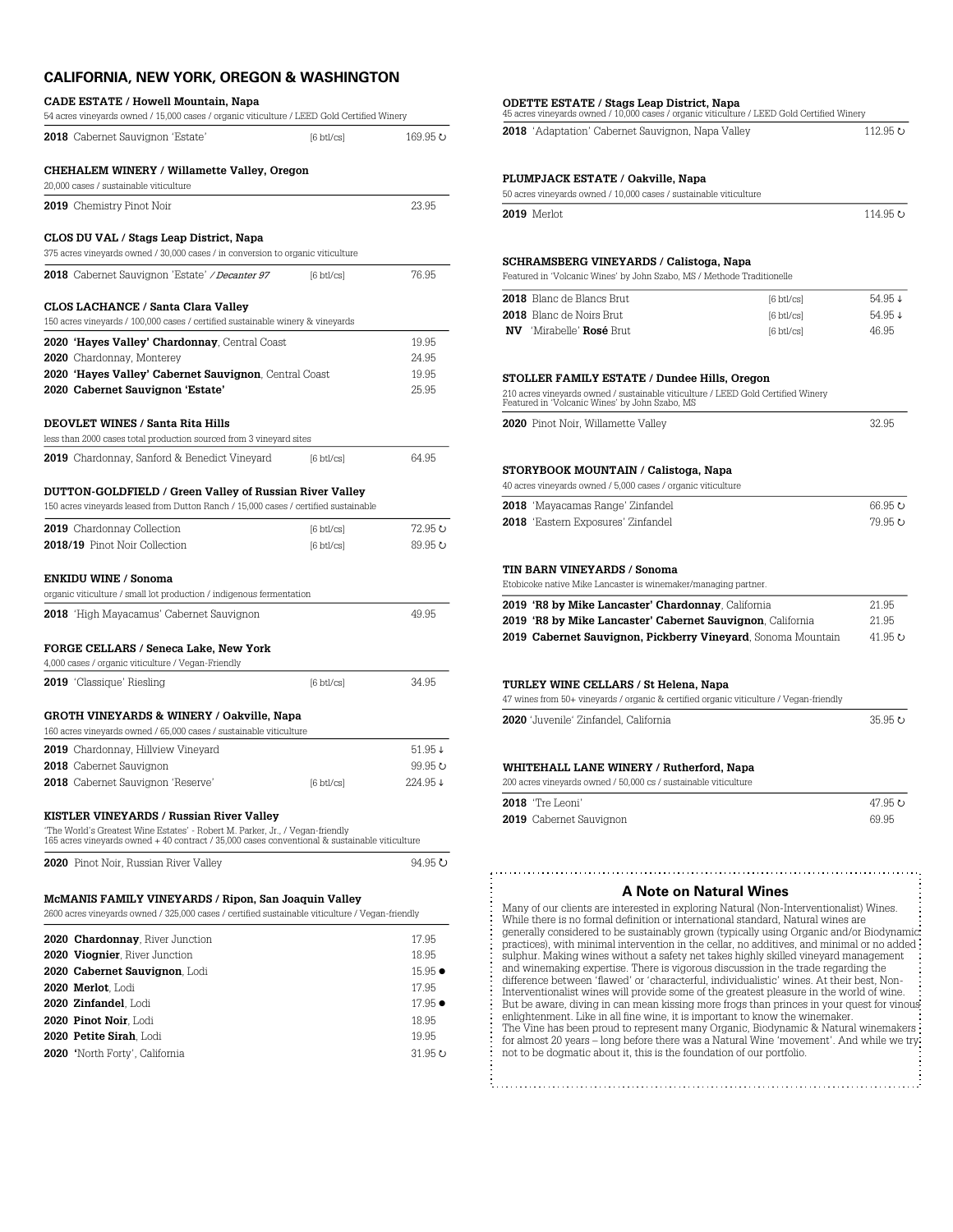# **FRANCE** — CHAMPAGNE & CHABLIS

### **CHAMPAGNE COLLET / Aÿ**

| <b>NV</b> Brut                                             | $6 \text{ btl}$ cs $\text{l}$ | 44.95 U |
|------------------------------------------------------------|-------------------------------|---------|
| <b>DOMAINE CORINNE &amp; JEAN-PIERRE GROSSOT / Chablis</b> |                               |         |
| 18 ha vineyards owned / organic viticulture                |                               |         |
| <b>2019</b> 'Traditionnel' Chablis                         |                               | 34.95 U |

**2020** Chablis 1<sup>er</sup> Cru 'Les Fourneaux' 48.95 **P** 

### **FRANCE**— BURGUNDY & BEAUJOLAIS

# **DOMAINE SEGUIN-MANUEL / Beaune**

| 8.5 ha vineyards owned / 8,500 cases (Domaine & Negociant) / Domaine wines are certified organic |         |
|--------------------------------------------------------------------------------------------------|---------|
| 2020 Sequin-Manuel Chardonnay, Bourgogne                                                         | 32.95   |
| <b>2020</b> Sequin-Manuel Pinot Noir, Bourgogne                                                  | 34.95 U |

### **MAISON JEAN LORON / Beaujolais**

| 350 ha vineyards owned / 8 <sup>th</sup> generation / family owned since 1711 |  |
|-------------------------------------------------------------------------------|--|
|-------------------------------------------------------------------------------|--|

| 2021 'Rift 71' Mâcon-Villages                                               | no added sulphur | $22.95 \cup$ |
|-----------------------------------------------------------------------------|------------------|--------------|
| <b>2020</b> Château Bellevue 'Princesse Lieven' Beaujolais Blanc [6 btl/cs] |                  | 27.95 ひ      |
| <b>2021</b> 'Rift 69' Gamay Rosé, Beaujolais-Villages                       |                  | 19.95 ひ      |
| <b>2021</b> 'Rift 69' Beaujolais-Villages                                   | no added sulphur | 19.95 ひ      |

### **FRANCE**— LOIRE

### **DOMAINE DE LA NOBLAIE / Chinon**

| 28 ha vinevards owned / certified organic |         |
|-------------------------------------------|---------|
| <b>2020</b> 'Chante le Vent' Chinon Blanc | 24.95 U |
| <b>2020</b> 'Le Temps des Cerises' Chinon | 23.95   |
|                                           |         |

# **DOMAINE VINCENT PINARD / Sancerre**

| 17 ha vineyards owned / organic viticulture |                        |         |
|---------------------------------------------|------------------------|---------|
| <b>2020</b> 'Florès' Sancerre               | $6 \text{ btl}$ cs $1$ | 39.95 U |

### **FRANCE**— BORDEAUX

### **CHÂTEAU ROUQUETTE / Entre-deux-Mers - NEW**

| 40 ha vinevards owned / organic conversion as of 2021 |         |
|-------------------------------------------------------|---------|
| 2021 'La Tour aux Palombes' Bordeaux Blanc            | 18.95 ひ |
| 2018 'Cuvée Lugrana' Bordeaux Supérieur               | 18.95 ひ |
| 2018 Château Pontet-l'Église, Saint-Émilion Grand Cru | 3995    |
|                                                       |         |

# **FRANCE**— RHÔNE

| MAISON CLUSEL-ROCH / Côte-Rôtie                                                                                                |                      |                        |
|--------------------------------------------------------------------------------------------------------------------------------|----------------------|------------------------|
| 3.5 ha vineyards owned / organic viticulture                                                                                   |                      |                        |
| 2019 'Verchery' Condrieu                                                                                                       | $[6 \text{ btl/cs}]$ | $97.95 \downarrow$     |
| <b>DOMAINE DE VERQUIÉRE / Sablet - NEW</b><br>45 ha vineyards owned / organic viticulture / 4 <sup>th</sup> Generation         |                      |                        |
| <b>2020</b> Plan de Dieu, Côtes du Rhône Villages                                                                              |                      | 19.95                  |
| 2019 Rasteau                                                                                                                   |                      | 24.95                  |
| <b>DOMAINE GOUR DE CHAULÉ / Gigondas</b><br>18 ha vineyards owned / family owned since 1900 / Vegan-friendly                   |                      |                        |
| 2020 'Tradition' Gigondas                                                                                                      |                      | 34.95 U                |
| CHÂTEAU de SAINT COSME / Gigondas<br>12 ha vineyards owned / Biodynamic viticulture / Family-owned since 1570 / Vegan-friendly |                      |                        |
| 2021 St. Cosme Côtes du Rhône                                                                                                  | 100% Syrah           | 20.95                  |
|                                                                                                                                |                      | $\cap \cap \cap \dots$ |

| 2020 Château de Rouanne Vinsobres                                            | 29.95 U |
|------------------------------------------------------------------------------|---------|
| <b>2020</b> Château de Rouanne Brut Nature Rosé, Comté de Grignon [6 btl/cs] | 32.95 U |

## **CHÂTEAU PESQUIÉ / Mormoiron, Ventoux**

certified organic / Vegan-friendly

| 2021 'Terrasses' Blanc                       |                      | 18.95 ひ            |
|----------------------------------------------|----------------------|--------------------|
| <b>2020</b> 'Ouintessence' Blanc             |                      | 26.95 U            |
| 2019 'Cuvée Juliette'                        | $[6 \text{ btl/cs}]$ | $61.95 \downarrow$ |
| 2021 'Terrasses' Rosé                        |                      | 19.95 ひ            |
| 2020 'Quintessence' Rosé                     | $[6 \text{ btl/cs}]$ | 29.95 U            |
| 2020 'Terrasses' Rouge                       |                      | 18.95              |
| <b>2019</b> 'Quintessence' Rouge             |                      | 26.95 U            |
| <b>2019</b> 'Silica'                         | $[6 \text{ btl/cs}]$ | 61.95↓             |
| 2017 'Ascensio'                              | $[3 \text{ btl/cs}]$ | 117.95↓            |
| <b>LE PARADOU</b>                            |                      |                    |
| from the Chaudière family of Château Pesquié |                      |                    |
| 2021 Viognier                                |                      | 15.95 U            |
| 2020 Cinsault                                |                      | 15.95              |
|                                              |                      |                    |

# **FRANCE** — SOUTHWEST

24 ha vineyards owned / certified organic

### **DOMAINE FAILLENC SAINTE MARIE / Corbières**

| 14 ha vinevards owned / 60,000 bottles / organic viticulture |                    |
|--------------------------------------------------------------|--------------------|
| <b>2019</b> 'Pas des Louves' Corbières Blanc                 | $15.95 \downarrow$ |
| 2019 Corbières Rouge                                         | 18.95              |

#### **OLIVIER PITHON / Calce, Côtes de Roussillon**

| 2021 'Mon P'tit Pithon' Rouge, Côtes Catalanes |  | 20.95 ¢ |
|------------------------------------------------|--|---------|

# **ITALY –** ALTO ADIGE

### **J. HOFSTÄTTER / Tramin**

| 50 ha vineyards / Family-owned since 1907             |                        |                    |
|-------------------------------------------------------|------------------------|--------------------|
| <b>2020</b> 'Joseph' Gewürztraminer                   | $6 \text{ btl/csl}$    | $33.95 \downarrow$ |
| <b>2019</b> 'Barthenau Vigna S. Michele' Pinot Bianco | $6 \text{ btl/csl}$    | $57.95 \downarrow$ |
| 2019 'Oberkeschbaum' Sauvignon                        | $6 \text{ btl}$ cs $1$ | $57.95 \downarrow$ |

## **ITALY** – FRIULI-VENEZIA-GIULIA

**SCARBOLO / Lauzacco, Grave del Friuli** 30 ha vineyards / 16,000 cases / certified sustainable / Vegan-friendly

| 2021 Sauvignon                       |                      | 20.95 U |
|--------------------------------------|----------------------|---------|
| 2020 'il Ramato' Pinot Grigio        |                      | 20.95   |
| 2018 'Mattia' Pinot Grigio           | $6 \text{ btl/csl}$  | 34.95   |
| <b>2019</b> 'XL Ramato' Pinot Grigio | $[6 \text{ btl/cs}]$ | 44.95   |

# **ITALY** – VENETO

### **LE FRAGHE / Cavaion Vernonese**

| 30 ha vineyards owned / 11,000 cases / certified organic / Vegan-friendly |  |
|---------------------------------------------------------------------------|--|
|---------------------------------------------------------------------------|--|

| <b>2021</b> 'Ròdon' Bardolino <b>Chiaretto</b> | 6 btl/csl | 23.95   |
|------------------------------------------------|-----------|---------|
| <b>2021</b> Bardolino                          | 6 btl/csl | 23.95 U |

#### **MOSOLE / Lison Pramaggiore**

30 ha vineyards owned / 18,000 cases / conventional viticulture

|          | 2020 Pinot Grigio                              |                        | 16.95   |
|----------|------------------------------------------------|------------------------|---------|
| 2020 Tai |                                                | $[6 \text{ btl/cs}]$   | 17.95↓  |
|          | <b>2021</b> Ribolla Gialla                     | $6 \text{ btl}$ cs $1$ | 23.95 U |
|          | <b>2020</b> Refosco dal Peduncolo              | $6 \text{ btl}$ cs $1$ | 19.95 ひ |
|          | 2021 Prosecco Millesimato 'Extra Dry', Treviso | $6 \text{ btl}$ cs $1$ | 21.95   |
|          | 2021 Prosecco Rosé Spumante Brut, Treviso      | $[6 \text{ btl/cs}]$   | 23.95 U |

### **PRÀ / Monteforte d'Alpone**

27 ha vineyards in Soave +8 ha in Valpolicella owned /29,000 cases /sustainable + organic viticulture Vegan-friendly / Featured in 'Volcanic Wines' by John Szabo, MS

| <b>2021</b> 'Otto' Soave Classico         |                        | - 20.95 ひ          |
|-------------------------------------------|------------------------|--------------------|
| <b>2019</b> 'Monte Grande' Soave Classico | $6 \text{ btl}$ cs $1$ | $39.95 \downarrow$ |
| <b>2020</b> 'Morandina' Valpolicella      |                        | 26.95 U            |